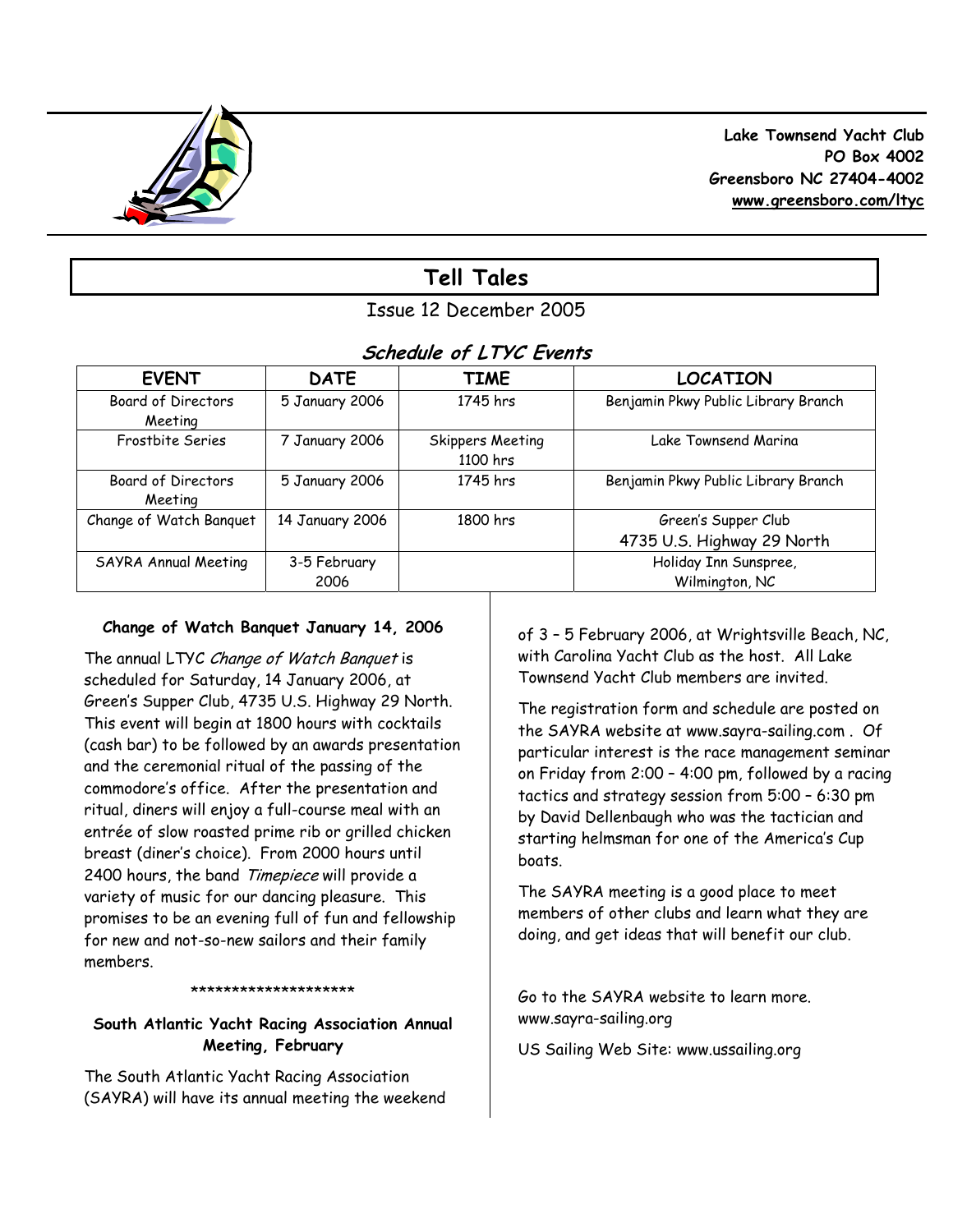### **LTYC Cruisers Sail to Ocracoke**  By George Bageant

The plan was for everyone to meet on the water at Oriental on Thursday October 20th and sail down the Neuse River, across the Pamlico Sound to Ocracoke and back, and be home by the following Tuesday.

Everyone consisted of George Bageant and Steve Raper on a Paceship 23, Starling Gunn and John Hemphill on a Paceship 23, Lawrence Miller and Robert Macklen on a Tanzer 26, and Pete Thorn and David Schwarze on a Rhodes 22.

We all made the trip down to Oriental and were rigged and on the water by mid afternoon. Ocracoke is 45 miles from Oriental that would take 8 to 10 hrs. to make the trip. So it was decided to sail down the Neuse River to Broad Creek and anchor out for the night. Then we would get up early Friday morning and make the trip over to the island.

The wind was good early on and it was easy to make 3 to 5 mph. When speeds dropped below 3 mph we would crank up the motor and become motorsailors.

Everything was going extremely well on the crossing and we were only out of sight of land for about 45 minutes.

At about 2:30 PM we were approaching the island. There are only two channels that have the depth required by our boats. Our plan was to use Nine Foot Shoal Channel as it was the shortest distance. Steve and I were in the Channel and everything was going fine. We were following our GPS waypoints and the channel markers by sight and then the captain of S/V C'est la Vie went brain dead! All of a sudden, the depth finder alarm went off and it was saying we were in less than two feet of water. Not good! Then the rudder started bumping the bottom. It was time for fast decisions.

We raised the rudder enough to clear the bottom and put the motor in reverse. It was not strong enough to pull us out. The water was clear and we could see the bottom. We had managed to get the boat into a small depression and the sides were just high enough to keep us in.

High tide was six hours away and no help. I called TowBoat US and they advised they would have to come from Hatteras and they charged \$135.00 an hour going and coming (my coverage was only \$350.00). We needed to explore some other options!

We checked our position with the GPS and our chart and found we were clearly in very shallow water between Nine Foot Shoal Channel and Big Foot Slough (the other channel)! We had been following the wrong channel marker!

Everyone else in our group was in the proper channel and offering advice on the radio but they couldn't risk coming to our assistance because of the shallow water.

About that time, Pete Thorn on Raven called on the radio and said to hold tight, help was on the way. The Sandman was coming!

Sandman was a 22 ft open fishing boat with twin jet drives. He said he could run in four inches of water! Just exactly what we needed! We tied a line to him and he had us back into the deep-water channel in about 10 minutes. After many thanks and paying his fuel bill for the day, we motored in to the marina at Ocracoke. We were having entirely too much fun!

After getting the boats squared away we got cleaned up ourselves and started thinking about supper. Some of us went out to the local restaurants and Steve and I stayed on board and did shish-ka-bobs on the grill along with a few adult beverages. It was a good end to a very eventful day. We were very thankful to be safe and sound!

 We knew a cold front was coming toward Ocracoke bringing strong winds and cooler temperatures. The front arrived about 2:00am on Friday morning with wind gusts up to 50 mph. Silver Lake Harbor is very well protected, so we had no problems.

Everyone was up early. The winds had subsided quite a bit and it was clear and sunny. After breakfast, we needed to decide whether to take a chance on the unsettled weather and spend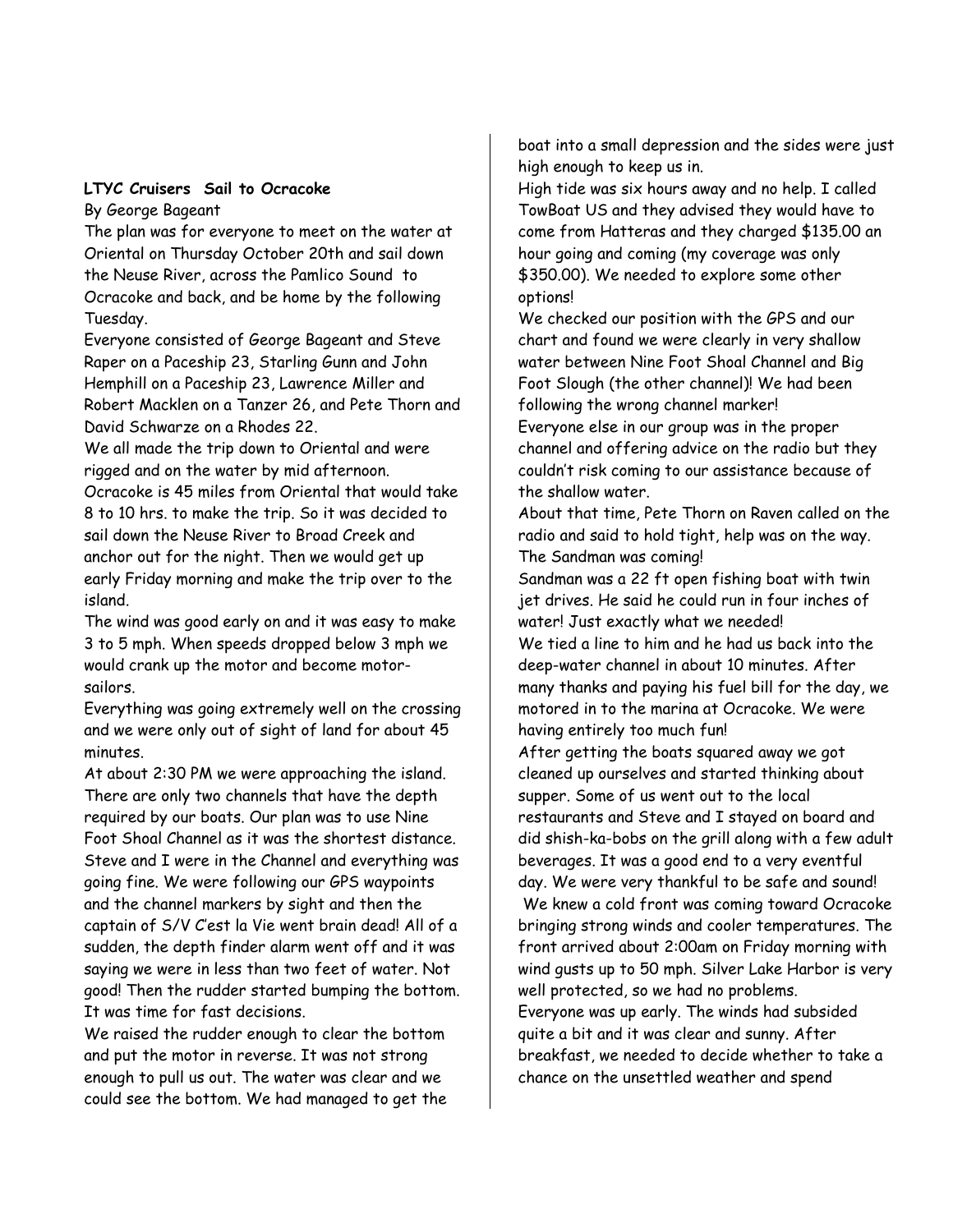Saturday on Ocracoke, or to pack up and head back across Pamlico Sound while we had good weather. Hurricane Wilma was down around Florida and having an effect on our decision-making processes. We decided to make the return as soon as we could get ready.

We got clear of the shallow water around Ocracoke with no one going aground and as soon as we were out of Nine Foot Shoal Channel, we raised the sails. I decided to use the Genoa (150) and we were sailing close-hauled on a westerly wind of about 10 to 15 mph. We had no trouble maintaining 5 mph and sometimes 6.

It was good sailing coming across the sound until we had to turn back into the Neuse River. That put the increasing wind right on our nose and we started plowing into two to three foot waves that were backing up in the river.

The next fifteen miles would be a rough go, with the winds increasing to over 20 mph.

As we began to beat our up the river, all of a sudden, Kapow!! The starboard Genoa track turned loose and allowed the block to slide off and up in the air on the sheet. We got the sail under control and cleated off and continued on our starboard tack.

Shortly we had to tack to port and after about 5 minutes, Kapow!! The port track turned loose and we had the same fight all over again.

We realized we were getting a strong message from someone and we promptly took the jib down! We cranked the engine and prepared to get wet as the waves were sending spray over the bow.

We beat our way up the river and just as the sun was going down we sighted the channel markers leading into Oriental. Then Mr. Murphy made his final visit to us. I noticed that the rear stay had turned loose at the turnbuckle and was swinging wildly!

Steve jumped up and caught the stay, tied a line to it and tied it off to the swim ladder with a trucker's hitch. We had just dodged our third bullet.

Going into the wind, the rear stay was not a serious problem, but if we had made the turn into Oriental,

it could have been a disaster! It had been an extremely long day on the water and we were feeling the effects.

We went ahead and pulled the Paceship out of the water and we spent the night on the boat, on the trailer, in the parking lot, at the Wildlife Access ramps.

Everyone else made it back safely and without incident.

After a good night's sleep and a good breakfast on Sunday morning, we were ready to de-rig and hit the road for the 200-mile trip back home.

We were on the road by early afternoon and made it back home before dark.

The trip turned out to be shorter than planned due to concerns about the weather, but everybody agreed that it had been a great adventure.

The only thing we have to do now is make plans for that first trip in the spring, and we've got all winter to do that!

George Bageant S/V C'est la Vie PY23 # 314

# **A Case for Knowing the Rules**

## By John Hemphill

Anyone who races as much as I do should take time to read the rulebook.

In a December race, I was on the final downwind leg to the finish line. John Russell's Flying Scot was 5 or 6 boat lengths in front of me. I did not think there was much chance I could catch him, but the wind was light and fluky, so I knew anything could still happen. Sure enough, I noticed that Russell's boat seemed to be parked in a hole in the wind and my Scot was slowly moving toward him. I steered to the right because that was where the wind was, but as I moved closer, Russell sailed to the right and forced me further toward the edge of the course. When it became apparent that I was outside the course and could not make the line, I turned left and back toward the middle of the course. Russell turned with me and kept his boat between the finish line and my boat.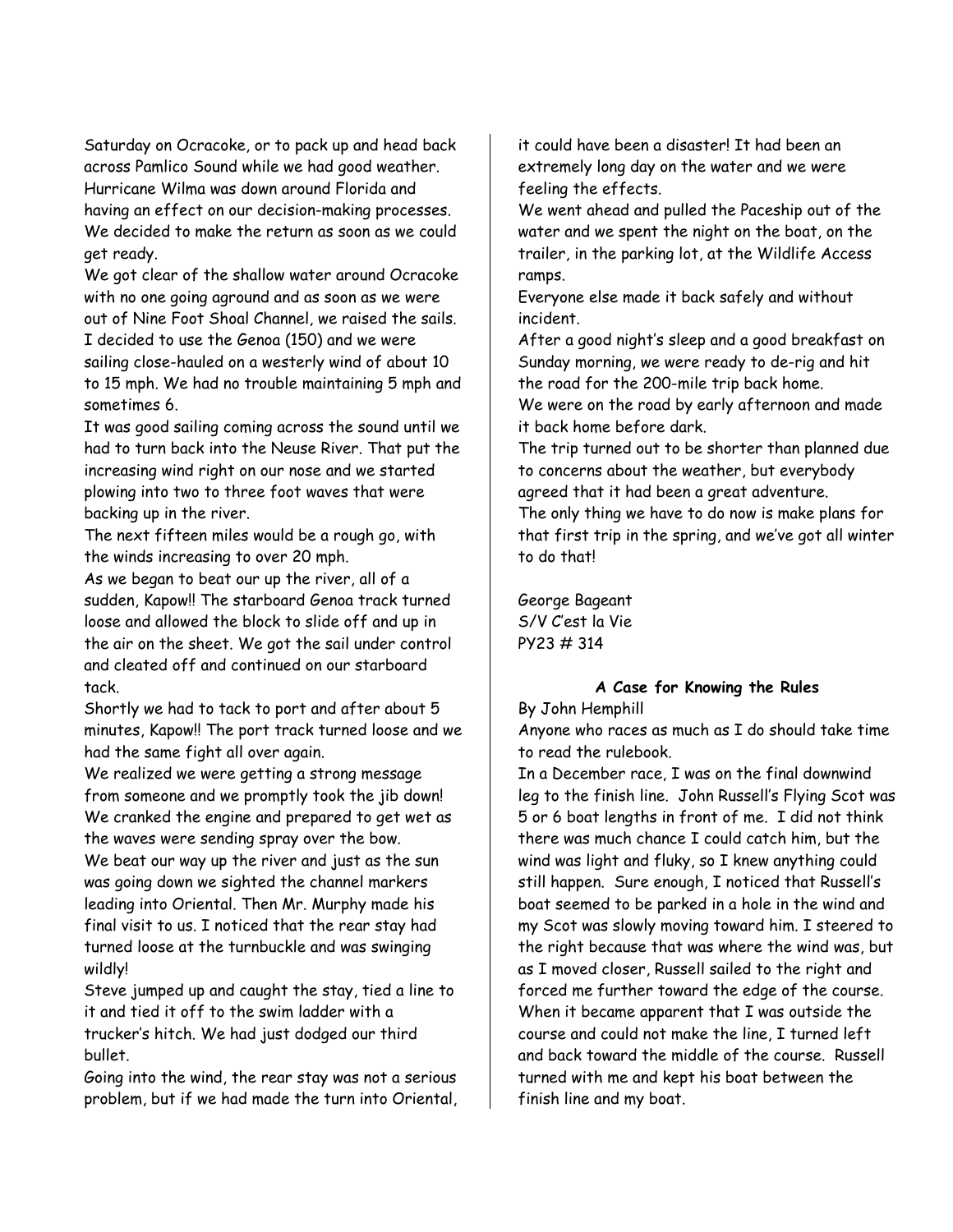I had been sailing pretty much on a run – the wind coming directly from astern. When I turned toward the middle of the course, I was sailing on broad reach. As I got closer to Russell, I knew I was the windward boat and that he had the right of way. I turned further to the left, toward the wind, but he kept turning with me and eventually I was right on top of him. At this point, we were both sailing on a beam reach parallel to the finish line. Our boats were so close to each other that my crew grabbed the boom and pulled it in to keep from hitting the shroud on the port side of the other boat. This was a predicament.

 "Hey, the finish line is over there," I said, pointing across Russell's boat toward the finish line.

"So what?" he replied.

Since I was the windward boat and was right on top of him, I had most of the wind and my bow began to pull ahead. Seconds before my stern cleared his bow, Russell turned his boat toward me and we bumped.

"Protest," he said.

 "You ran into me," I said, "You weren't even sailing toward the finish line."

 "Doesn't matter," he says, "You're the windward boat. You've gotta keep clear." I think he is right, so I do my 720 and he comfortably beats me to the line. As we cross the line, I said to my crew. "I'm not sure he was right. I think he has to sail a proper course toward the finish line. He can't sail away from the line just to make contact with me, even if I am the windward boat." I stand up in the boat and yell toward the committee boat, "I'm protesting him."

When we got back to the dock, I made another mistake - not going immediately to the race committee and filing my protest. As I pulled my boat out of the water, a committee member informed me that my time was up. I had to file the protest within 30 minutes of returning to the dock. Several minutes later, a group of us – including John Russell – had a parking lot discussion of the incident. Russell continued to insist that as the leeward boat he had right of way and could sail

anywhere he wanted. I argued that the racing rules include a concept called sailing a "proper course" that obligated him to make an effort to get to the finish line and not go out of his way to make contact with me. There was enough uncertainty in the group that everyone left with the intent of going home and reading the rulebook.

I looked up the pertinent sections in U.S. Sailing's The Racing Rules of Sailing: 2005-2008. Here is what I found: The concept of sailing a proper a course applies only in a few specific situations, mostly when boats are rounding marks. The only way the proper course concept could have come into play in the situation described above would have been if I had sailed below Russell to gain the right of way and then turned into him to create a protest. In that case, if I had overlapped him on the leeward side, while the boats were overlapped I would have been obligated to "not sail above the proper course" (Rule 17.1). However, since I had overlapped him on the windward side, he had the right of way and I was obligated to give him room to turn his boat in any direction. If I understand the rules correctly, he could have protested me for not "keeping clear" because I was so close to him he could not turn his boat to windward without making contact with me. Also, the rules require a protest to be made at the first reasonable opportunity. Yelling "Protest" after crossing the finish line is hardly the first reasonable opportunity. So, given the rules, when I find myself in this situation again, I've got to use a different strategy for passing a boat that is on the same tack. I have some ideas, but I think I will keep them to myself. There is one other point worth making about this incident. While John Russell and I were sailing parallel to the finish line, rather than toward it, Rudy Cordon in a Capri 14 made up enough time to finish in first place. If Russell and I were in a match race, his strategy would have been the correct one, but in a regatta, sailing toward the finish line is probably the wisest strategy!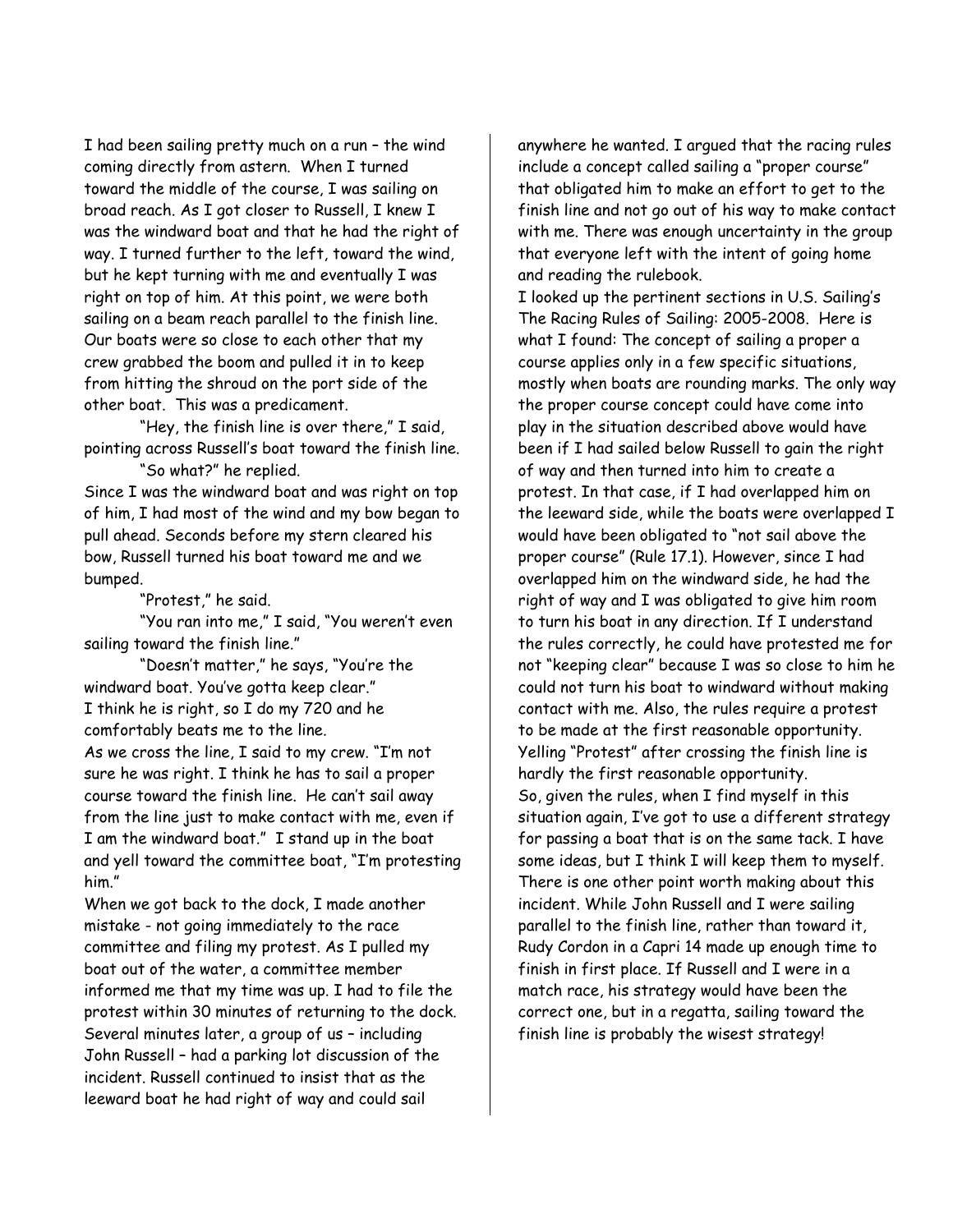## SAILBOATS FOR SALE!

### Mirage 5.5

1984 Cabin Cruiser \$2,900. (Lots of Extras) Mirage 5.5 on Magictilt Trailer, (new wheels, hubs & bearings, w/ bearing buddies) 4 HP 2stroke Mercury Motor, with new spring assist Popup motor mount. \$500 discount to Lake Townsend Yacht Club members. Call Bill Snider at 336/349-6755.

# Wishing All Club Members a Joyous Holiday Season and a Happy New Year!



# From the Officers and Board of the Lake Townsend Yacht Club

#### **Lake Townsend Yacht Club Help Lines**

**336-540-8848** 

**Rudycordon@hotmail.com**

 **Ljohnson12@triad.rr.com**

 **kindredsouls@pipeline.com**

 **336 996-6734 R hunter-23@att.net** 

 **336 375-6465 rbc@triad.rr.com** 

 **pfcr4201@aol.com** 

 **336 644-7207 R lesliep@gborocollege.edu** 

 **336 282-7773 R David.Duff@analog.com** 

 **336 644-7207 R lesliej@leaders.ccl.org**

 **336 643-1730 R wgrossie@infionline.net** 

 **hemphillj@gborocollege.edu**

**Commodore Rudy Cordon**

**Races/Property: Lewis Johnson (Vice Commodore) 336-656-4971 R** 

**Education: Jeff Taylor (Rear Commodore) 336 674-3887 R** 

**Cruising: Keith Smoot** 

**Membership:** Randy Crum

**Publicity/History: Pamela Cheek (Secretary) 336 299-1948 R** 

**Social: Paul Leslie** 

**Finance: John Hemphill (Treasurer) 336 632-0864 R** 

**Junior Sailing: David Duff** 

**Mayor's Cup Regatta: Jean Leslie** 

**Newsletter/Directory: Bill Grossie** 

**Nominating: George Bageant 336 629-2750 R 336 626-1966 B gbageant@hotmail.com** 

**Webmaster: Steve Raper Steve.raper@greensboro-nc.gov**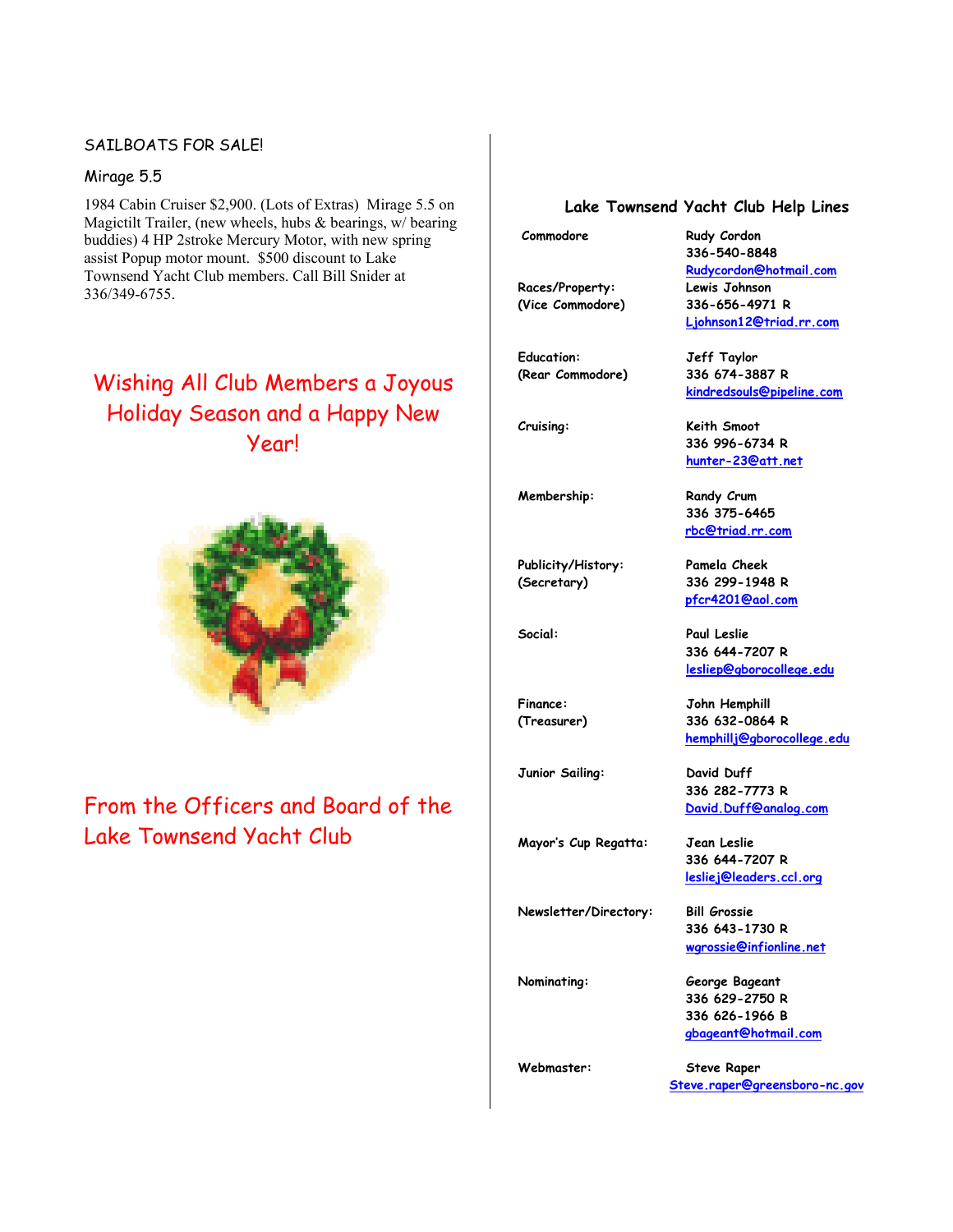## **Call People. Go Sailing.**

In an effort to involve more sailors in the Club's Sailing Events and Racing Programs, this "Available to Crew" list is published in each newsletter. The people listed have taken our Learn to Sail class or have other previous sailing experience and are looking to get more time on the water. So, if you have a boat and would like to participate in the Summer or Frostbite Race Series, why don't you call one of these folks for your crew? Alternatively, if you need a cruising partner on your boat or would like to team with someone on one of the city sailboats for a day sail or a race, contact someone on this list. If you would like to add your name to the list, contact John Hemphill, Treasurer or Bill Grossie, Newsletter Committee (See the Help Lines box located in this newsletter).

|                          |              | Available To Crew        |                           |
|--------------------------|--------------|--------------------------|---------------------------|
| Name                     | Home Phone   | <b>Work Phone E-mail</b> |                           |
| <b>Bill Byrd</b>         | 336-635-1926 | N/A                      |                           |
| Chip Cromartie           | 336-601-0464 | 336-274-3559             | cromartie@triad.rr.com    |
| Lewis Johnson            | 336-656-4971 | 336-334-3448             | ljohnson12@triad.rr.com   |
| Paul/Jean Leslie         | 336-668-2874 | 336-272-7102 x276        | lesliep@gborocollege.edu  |
| Cynthia & Sam Reichelson | 336-540-1279 | 336-273-2511             | reichelson@cs.com         |
| Deborah Stephenson       | 336-272-4517 | 336-279-3966             | Addyhouse@aol.com         |
| Pamela Reynolds          | 336-299-1948 | 336-832-7484             | pfcr4201@aol.com          |
| Jeff Taylor              | 336-674-3887 | 336-9544364              | kindredsouls@pipeline.com |
| Gary Wulf                | 336-674-2498 | 336-373-8361             | gkwulf@hahoo.com          |

### **December 2005 Frostbite Series Results**

The 2005-06 Frostbite Series kicked off on December 3, 2005 with a Race Committee consisting of Peter Thorn, PRO, Alan Hawkes, Tom Clark, Ron Johnson, Carol Drexel and David Young.

| Boat/Skipper            | Race 1 | Race 2 | Series Total |
|-------------------------|--------|--------|--------------|
| Laser 1664847 - Fragais | 8      | 8      | 16           |
| Capri - Cordon          |        |        | 14           |
| FS 2300 - Russell       | 5      | 6      | 11           |
| FS 3500 - Morris        | 6      |        | 10           |
| Tanzer 690 - Bageant    | 3      | 5      | 8            |
| FS 4043 - Hemphill      |        | 3      |              |